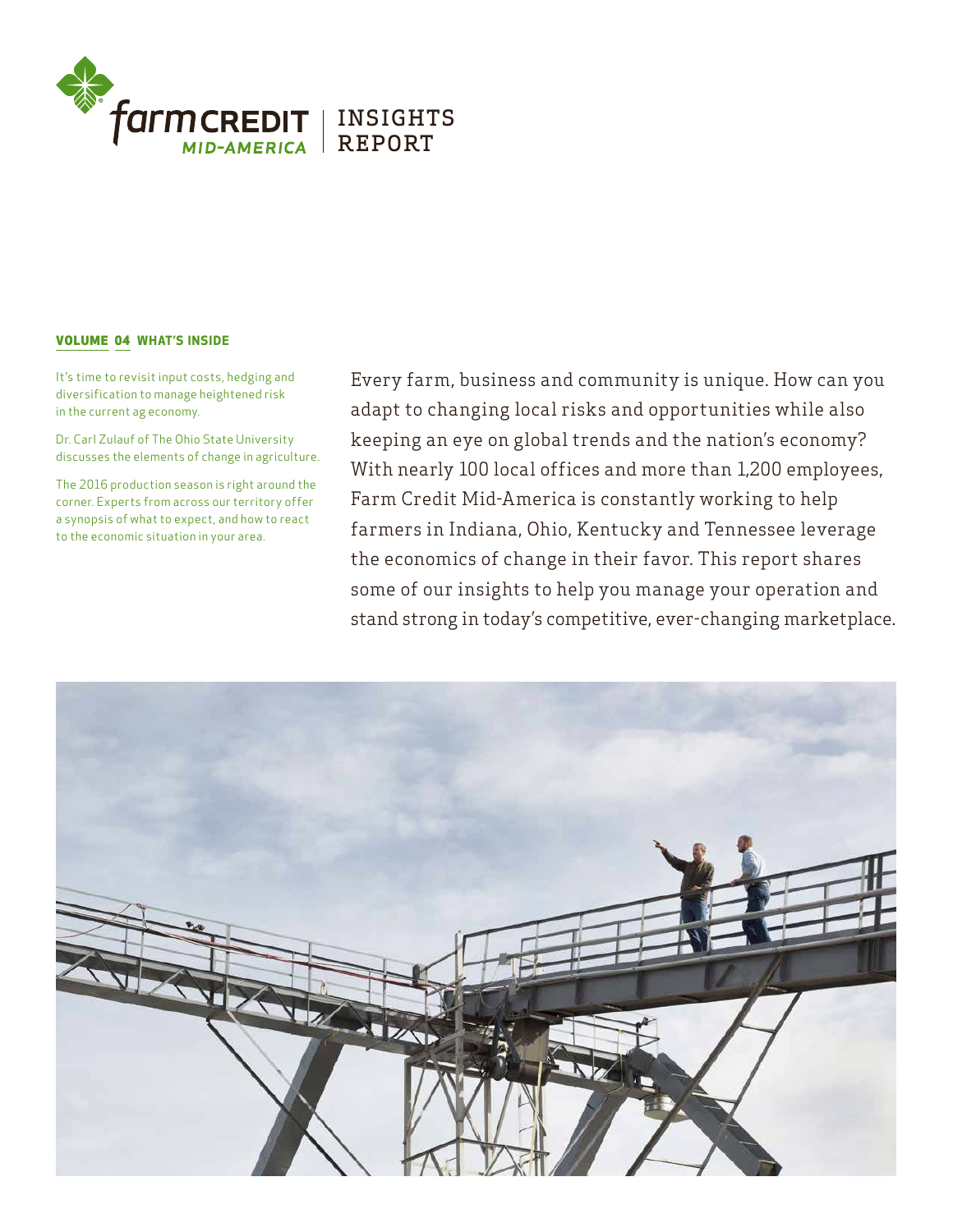TAKE A FRESH LOOK AT METHODS OF MANAGING RISK



Gordon Hanson *Senior Vice President — Chief Risk Officer*

. . . . . . . . . . . . . . . . . . . .

### **REVISITING RISK IN 2016**

With a continuing trend of low grain prices and interest rates still hovering near historical lows, we are seeing both critical opportunities and challenges as we move into 2016. When you consider risk management strategies, it's important to seize available opportunities and be realistic and proactive regarding increasing challenges. While all grain farmers hope for a rebound in grain prices, those who plan for the distinct likelihood of an extended period of low crop revenue and scarce profits will be best positioned for long-term viability and success.

While input costs, hedging and diversification are always key management factors, thoughtfully revisiting each in 2016 can help effectively manage the heightened uncertainty and risk in the upcoming production year.

#### A broader view of input costs

If you had overwhelming evidence that traditional farm input costs — like seed, fertilizer, chemical and fuel — were at historically low prices *and* you had the opportunity to lock in those prices for many years to come, what would you do? I believe thoughtful and proactive producers would jump all over that too-good-to-be-true opportunity. Well, this is exactly the opportunity that farmers have right now with historically low interest rates. While interest expense may not be viewed as a traditional input cost, most farmers need some form of financing to run their business *and* the opportunity currently exists to lock in the price of that financing at historically low rates. You can literally lock in the price of your equipment financing for the next three to seven years, or the price of your real estate financing for the next 10, 20 or even 30 years with long-term fixed interest rates. Try doing that with seed, fertilizer, chemical or fuel expenses!

After much foreshadowing, in December 2015, the U.S. Federal Reserve System started to nudge interest rates upward. While the current window of

opportunity to lock in a low fixed rate is still very much open, many economists predict a steady series of continuing interest rate increases. After this current window of opportunity closes, there will be a lot of time for reflection. Some will undoubtedly have painful reflection and ongoing second guessing as variable and adjustable interest rates move higher and higher, adding ongoing uncertainty and increasing stress to an already challenging economic environment. Others will have stable, locked-in and historically low interest expense — providing an ongoing and likely increasing competitive advantage — and can focus on managing other volatility and business risks. So, while traditional farm production expenses have risen substantially and remain at stubbornly high levels, locking in historically low interest costs remains achievable, though this window of opportunity will undoubtedly be closing.

> ification strategies is right for your farm operation. sound marketing plan, and thoughtful diversification can all contribute to strong risk management, increased stability and enhanced long-term success.

#### Grain price risk — using luck or thoughtful planning

There will always be some crop producers who sell grain in the open market and occasionally fall into high prices that happen to coincide with harvest time or in the summer when they are forced to empty their grain bins. And that may have even happened with increased frequency in recent years. But let's be objective and honest: Is it luck or a thoughtful pricing and marketing plan? Related considerations include:

- Locking in minimal profits, or even a modest loss, is not enjoyable. Neither is riding the open market and ending up with even more adverse results.
- During an economic downturn with limited or perhaps no profit margin available, proactive risk management and stability become even more important.
- Lenders, landlords, suppliers and other business partners will value producers who demonstrate modern and progressive risk management that reduces uncertainty in the face of heightened volatility and economic stress.
- It is worth asking yourself if you're in the business of farming or riding the open markets. The first already involves material risks. The second is a separate choice that adds significantly more risk.

Luck, even recent luck, is not a sound substitute for a well-reasoned and proactive marketing plan. In contrast, a solid marketing plan with thoughtful forward pricing and hedging strategies provides meaningful price protection and speaks volumes about your commitment to effective risk management.

Diversification — a common risk management technique Specialize or diversify? Both are valid strategies for farmers. But choose carefully and execute accordingly. For those that choose to specialize, achieving and maintaining high efficiency, including a low cost structure compared to their industry peers, will be key to reasonably assuring long-term viability and success. Higher cost operations will be among the first to succumb to a cyclical industry downturn. Many farm operations will understandably choose to diversify as an effective risk management technique. There are several common diversification strategies, including:

- 
- 
- 

• Produce several different crops to increase annual options and flexibility and minimize the risk of one commodity having abnormally low prices in a given year.

• Engage in both crop and livestock production. While certainly not always the case, profit margins for crop and livestock production often move in opposite directions as low grain prices lead to low feed costs. When grain prices are unusually low, running crop production through a livestock enterprise can be a desirable and profitable alternative.

• Supplement farm operations with off-farm income. A very popular and effective form of diversification, off-farm income can both bolster and help stabilize total income. The typical stability of off-farm wages is frequently a very desirable complement to more volatile farm risks and profitability.

Perhaps one or a combination of the above divers-Proactive management of interest expense, a

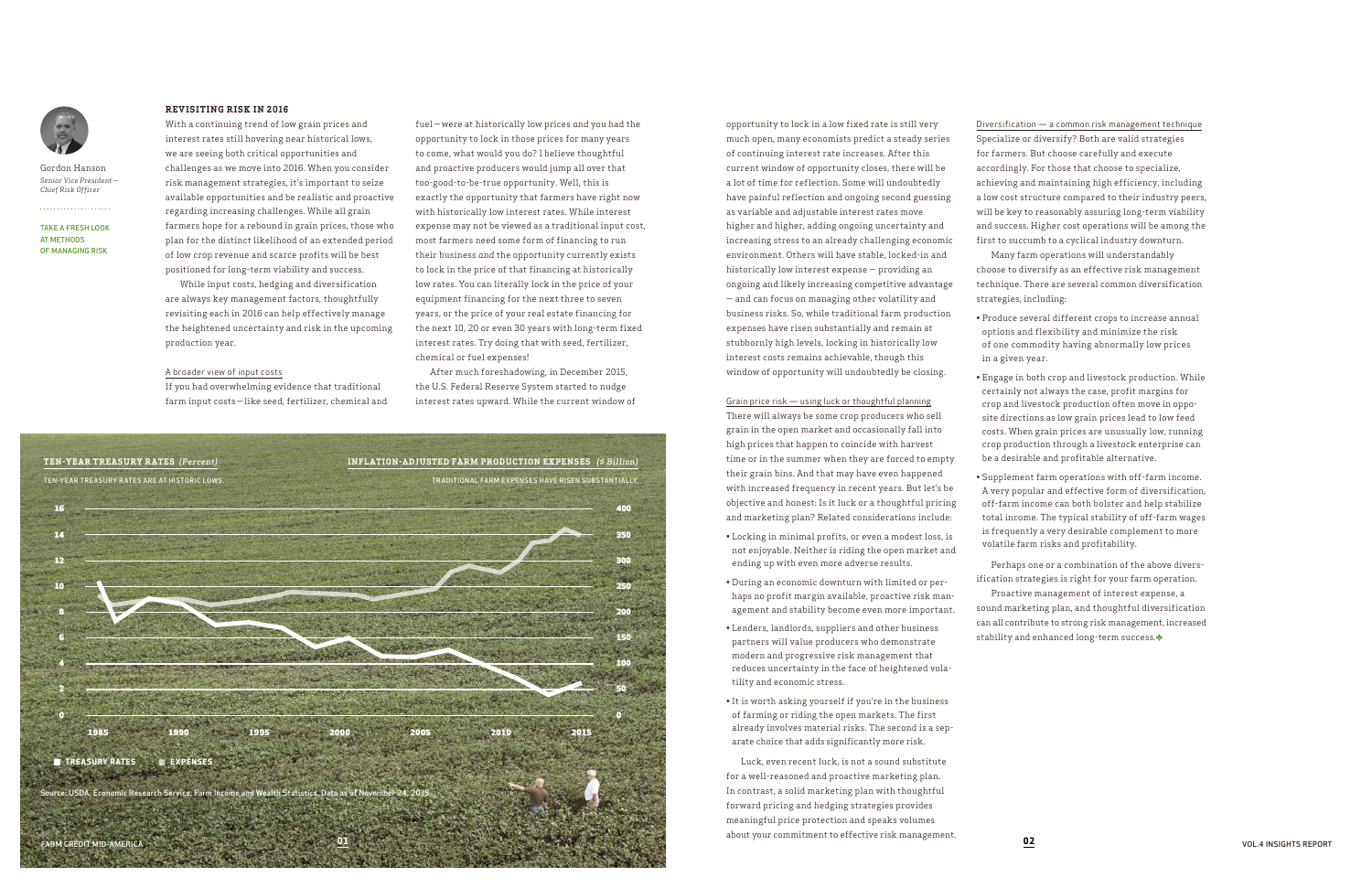ASSESSING AND UNDERSTANDING THE NEED FOR ADAPTABILITY IN MODERN AGRICULTURE



Dr. Carl Zulauf *Professor Emeritus — The Ohio State University*

. . . . . . . . . . . . . . . . . . . .

# **CHASING CHANGE: A Q&A WITH DR. CARL ZULAUF**

Today's agriculture climate is synonymous with change, which is a tenet embedded within the fabric of the industry. Simply put, without change, there would be no farming. And without farming, there would be no change.

A professor emeritus in the Department of Agricultural, Environmental, and Development Economics at The Ohio State University, Dr. Carl Zulauf understands the essence and mechanics of agricultural change, and he's focused his teaching efforts on commercial agricultural policy and commodity futures and options markets. In these arenas, change is the only constant.

Farm Credit Mid-America met with Dr. Zulauf during the Farm Credit Insights Conference to discuss how change is affecting farmers today, and what they can do to avoid being left behind. With an understanding of where the industry has been and what it's currently facing, farmers can be better positioned to adapt to the ever-changing nature of the industry and continue to find success and profitability.

# What should farmers consider when they think about the principles of change and adaptation?

Whenever you address questions about the ability to adapt, it's about you as the individual and what your strengths and weaknesses are. Valid and important questions are how comfortable you are with change and with what type of change you are comfortable. I know large farmers who are moving away from the conventional farming sector and making major adjustments, because they see opportunities. But I also know large farmers who don't want to go down that road. Either they don't see the opportunities, or they've mastered what they do, and they want to change and adapt within their current framework.

I think both lines of thought are equally valid, and neither is a criticism. What you worry about are managers who are not being honest in their assessment of themselves. There are a number of ways you can be successful, but you see farms and

Now, could we revert back to a period like 1996 to 2005? I think that's a more open question. During that period, demand and supply growth were good, but reasonable balance and price variation resulted from both supply and demand surprises. It's possible that the coming decade could look a lot more like that period than many people think, but it's certainly debatable. I'm not sure we can designate the present as a new era, quite yet.

But, when you think about the future, I think you need to be asking yourself what you can do to increase the odds that you're doing what you want to 10 years from now. We discussed being nimble and taking advantage of the opportunities that present themselves, but it's also a matter of being discerning about those opportunities. Businesses with a grasp on why they're unique have an advantage in the long run because they can identify areas of strength and constraint to properly vet opportunities and navigate a changing agricultural environment. It's this type of awareness that sets operations apart and paves the way for success.

# How can farmers prepare for the future, or future-proof themselves?

First and foremost, I think it's important for farmers to always focus on shrinking their per unit output of cash production costs, such as cash production cost per bushel, by two to four percent annually after adjusting for general economy inflation. We know the folks who survive are the ones with the lowest cash cost per unit of production — that's simply a principle

even businesses in other industries get themselves into trouble when they try to become something they're not. Chasing change for the sake of chasing change is just as bad as not trying to embrace the possibility of change. It's important to understand who you are, what markets you are involved with, and what you see as your strengths.

# What does it take for a large farming operation to be nimble these days?

I like the word "nimble" as an objective of business. Being nimble is constantly looking for opportunities and being willing to adjust and pursue those opportunities. Every business, farm, or agribusiness has opportunities that emerge on a routine basis, if they're looking for them. Should you pursue an opportunity? That's a cost/benefit question, because you probably don't have the resources to pursue everything that comes up. But, I believe that opportunities are constantly being generated, and are there if you keep your eyes open and listen for them.

That's partly what the entrepreneurial spirit is all about. You don't always start with a long-range plan; you get there organically. Looking at successful farmers today, many grew themselves by taking advantage of emerging opportunities and making a distinct effort to capitalize on them.

#### Would you say we're in a "new era" of agriculture?

I think it's probably too soon to designate this as a new era. To do that, we need to show that we're not going to return to any previous era, including the period of prosperity from 2006 to 2013. I think it's hard to argue that we could return to a period of success like that, because we saw an incredible acceleration of demand for both food and biofuels. We know that as populations get wealthier, there is a diminishing increase in the rate of food consumption. It's not clear that the increase in worldwide food demand in the future can match what occurred from 2006 to 2013, and it is unlikely that biofuels policy will stimulate demand as it did from 2006 through 2010.

of business. Being conscious of and trying to reduce the per-unit cash cost of production will always be a critical component of survival as a farm.

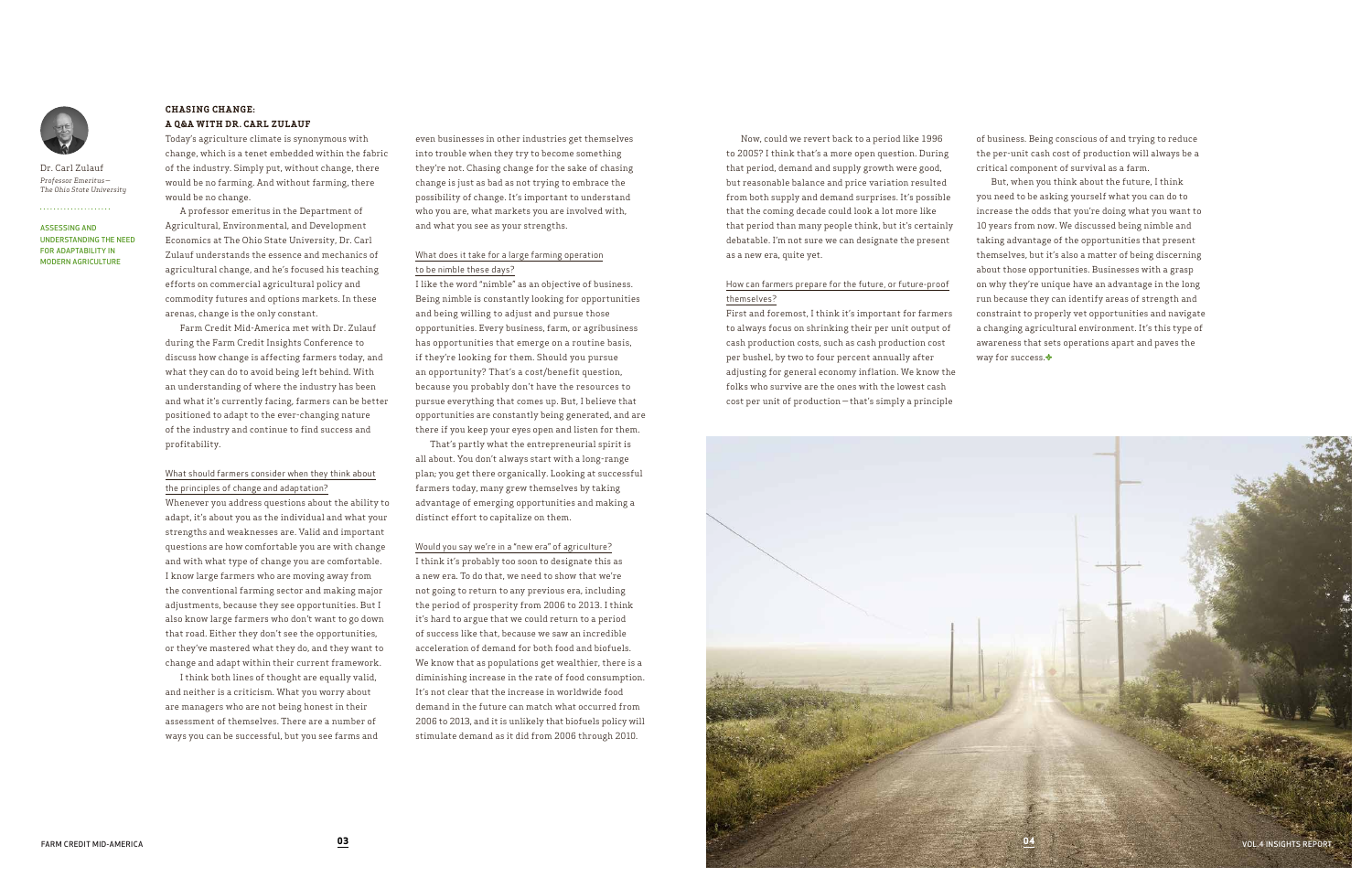# **ECONOMIC SNAPSHOT FROM MID-AMERICA**

To help prepare for the 2016 production season, Farm Credit Mid-America has arranged a snapshot of the economic landscape in Indiana, Ohio, Kentucky and Tennessee, trends that are likely to affect your operation, and recommendations to assist you in making the most informed decisions possible.

## Indiana

We're seeing the grain segment pay close attention to working capital and expenses for this production year. As for livestock, particularly hogs and poultry, our customers saw tremendous growth in the fourth quarter. Land values have remained strong, with only a slight decrease in prices.

Indiana farmers are approaching 2016 by taking an in-depth look at all input costs. As in 2015, current assets and liabilities will need to be reviewed and closely monitored. Grain farmers are prepared to remain in a lower grain market for the next few years and are making critical evaluations of input needs such as equipment and seed traits.

As in any year, we recommend farmers sit down with their financial partner and bring their 2015 balance sheet so they both understand their cash build/burn rate and how to prepare for the next production season. It's extremely crucial in these conversations to bring the farm's long-term plan of what the next two to three years could look like.

Going forward, we recommend farmers be knowledgeable about their cost of production, and obtain assistance with their grain marketing and forward contracting if needed. Operations should be scrutinized for expenses that can be reduced or eliminated. Additionally, on balance sheets, debt structure should match the purpose of the loan or the asset securing the debt. As always, farmers should consider building working capital and fixing the interest rate on any borrowed funds with terms longer than a year.

### Ohio

With low commodity prices and declining fertilizer costs at the end of 2015, grain farmers saw little incentive to pull the trigger on many typical year-end purchases. We continue to see producers store grain in anticipation of selling for higher prices at a later time.

Overall, high costs of inputs continue to be a challenge for producers as prices remain low. We're seeing some loan requests for reimbursement of funds for items where cash was originally used,

#### Tennessee

The agricultural landscape remains positive for Tennessee. Generally, farmers ended 2015 better than anticipated. Above-average crop yields across the state helped offset the effects of lower grain prices, resulting in a decent year for most. Livestock producers continue to benefit from lower grain prices.



#### 2016 BRINGS NEW CHALLENGES AND NEW **OPPORTUNITIES**

Overall, farmers have become much more conservative with their spending. Debt reduction, building working capital and cutting expenses have become the emphasis versus buying capital items or real estate. We have seen some reduction in land rents and expect to see further reductions.

as producers are looking to replenish some cash back into their operations while delaying capital expenditures.

As we approach the 2016 production season, we recommend farmers look at their past production history over a period of at least five years and identify agronomic needs to maximize their yields. Additionally, farmers may consider looking at the potential of their acres for added value and for planting and producing corn for ethanol use.

#### Kentucky

The landscape in Kentucky is healthy, thanks to record corn and soybean yields in much of the western part of the state. The cattle market has seen some slowdown over the past two months, but overall prices are still profitable. For 2016, we see many farmers in our state approaching agriculture in a cautiously optimistic way.

Trends in Kentucky are consistent with other states in our area. Equipment sales are slowing, grain farmers are storing grain in hopes of selling for higher prices, and high costs of inputs will continue to be a challenge. The diminishing capital position is reflective of farmers working through a year with lower grain prices.

We recommend farmers look at areas where they can hold on to cash in their operations and where costs can be cut, including cash rent prices. A key part of cutting costs is examining rate structure with a lender. Rates will continue to increase in 2016, so it's a good time to fix rates, especially on long-term obligations such as farm real-estate loans. Payment changes as a result of rate changes can have a serious impact on operations.